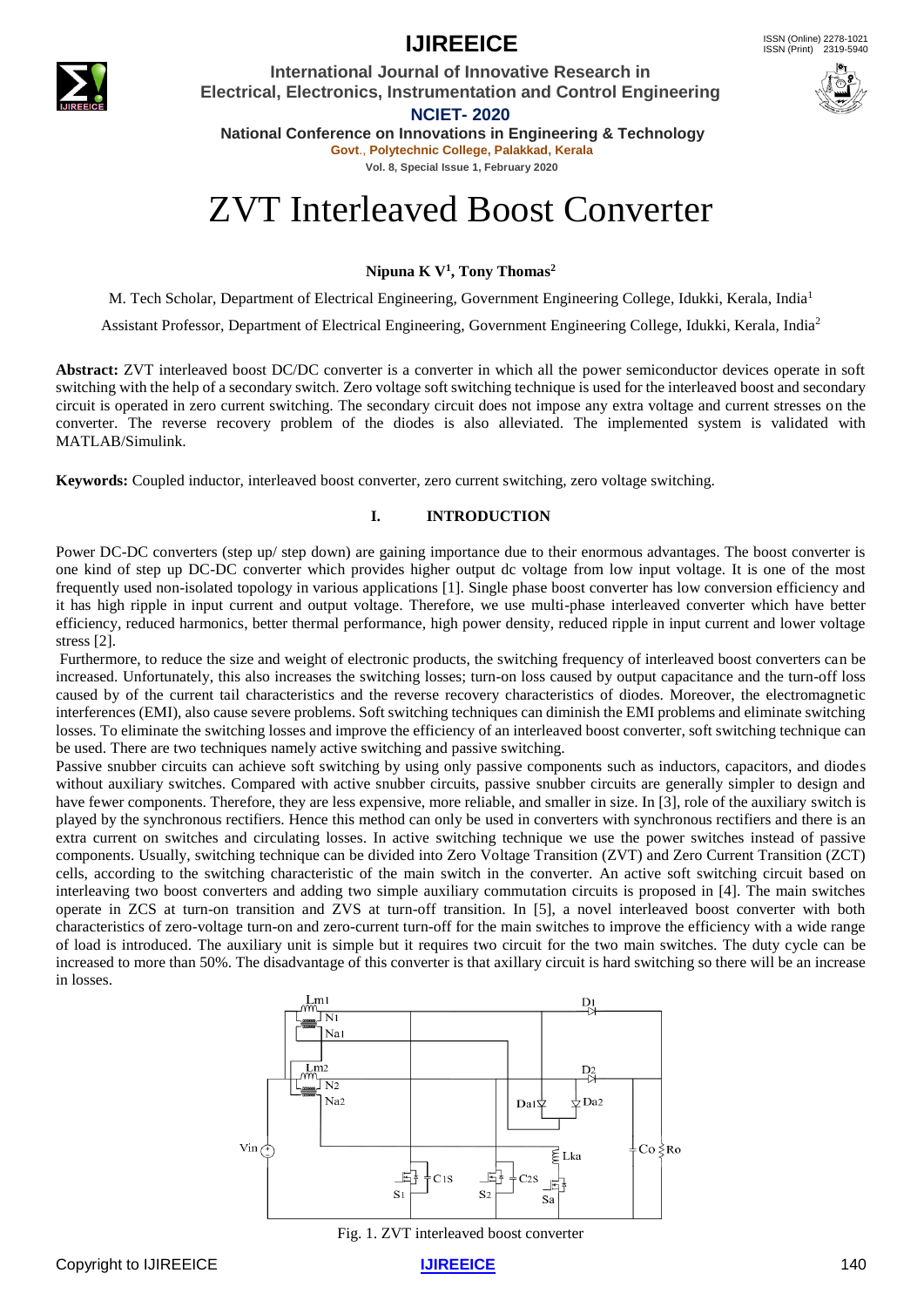**IJIREEICE ISSN** (Online) 2278-1021

### **International Journal of Innovative Research in Electrical, Electronics, Instrumentation and Control Engineering**

**NCIET- 2020**

**National Conference on Innovations in Engineering & Technology**

**Govt**., **Polytechnic College, Palakkad, Kerala Vol. 8, Special Issue 1, February 2020**

In this paper we are using a two phase interleaved boost converter as shown in Fig.1. All devices operate in soft switching condition. Only one secondary switch is used to achieve soft switching. Main switches operate in zero-voltage switching and zero current switching is used for secondary switches. Here instead of inductors two coupled inductors are used. The coupled inductor regulates the current falling rate and forces secondary circuit current to zero after the zero-voltage switching of the main switches. The required snubber capacitance for ZVT cell is obtained from the MOSFET parasitic capacitors energy and also absorbs the leakage inductance of the two coupled inductors. Hence the size weight and cost are reduced.

### **II. WORKING**

The interleaved ZVT boost converter contains two coupled inductors, where L<sub>1</sub> & L<sub>2</sub> are primary windings and L<sub>a1</sub> & L<sub>a2</sub> are secondary windings. Primary windings are connected to the input and secondary windings of coupled inductor are in the secondary circuit. S<sub>1</sub> and S<sub>2</sub> are main switches and Sa is the secondary switch. D<sub>1</sub> & D<sub>2</sub> and D<sub>a1</sub> & D<sub>a2</sub> are the two output diodes and secondary diodes respectively. Snubber capacitors for the switches S<sub>1</sub> and S<sub>2</sub> are represented as C<sub>S1</sub> & C<sub>S2</sub> respectively. N<sub>1</sub> & N<sub>2</sub> and N<sub>a1</sub> &  $N_{a2}$  are the number of turns in primary and secondary coils.  $L_{m1}$  and  $L_{m2}$  are the magnetizing inductances and  $L_{ka}$  is equivalent leakage inductance of the two coupled inductors. Primary turns of coupled inductor are assumed to be equal to N and secondary turns to be  $N_a$ .



Fig. 3. Mode 2  $[t1 - t2]$ .

The turns ratio n is defined as  $N_a/N$ . There are fourteen modes of operation during each switching period. Here only seven modes of operation related to main switch is discussed. It is considered that  $S_2$  and  $D_1$  are conducting with all other switches and diodes at OFF state and capacitor  $C_{S1}$  charged to output voltage.

*A.* Mode 1: In this mode switch  $S_1$  is turned on at ZCS, for that capacitor  $C_{S1}$  should be discharged. To discharge  $C_{S1}$  just before turning on  $S_1$ , the secondary circuit must be activated.  $S_a$  is turned on. Because of the series leakage inductance,  $L_{ka}$ , S1 is turned on at ZCS. So  $D_{a1}$  also turns on at ZCS. Current through  $L_{ka}$  starts to increase. Therefore, current through output diode start to decrease linearly.

*B.* Mode 2: In this mode, current through D<sub>1</sub> becomes zero and it turns off at ZCS. Since the diode is turned off a resonance begins between  $C_{S1}$  and  $L_{Ka}$ .  $C_{S1}$  start to discharge and at the end of this mode  $C_{S1}$  voltage,  $V_{CS1}$  decreases to zero.

*C.* Mode 3: The antiparallel diodes of  $S_1$  and  $S_2$  turn on and current  $I_{Lka}$  ramps down. When current through the diode becomes zero, antiparallel diodes of both main switches turn off at ZCS. In this mode,  $S_1$  can be turned on at ZVS.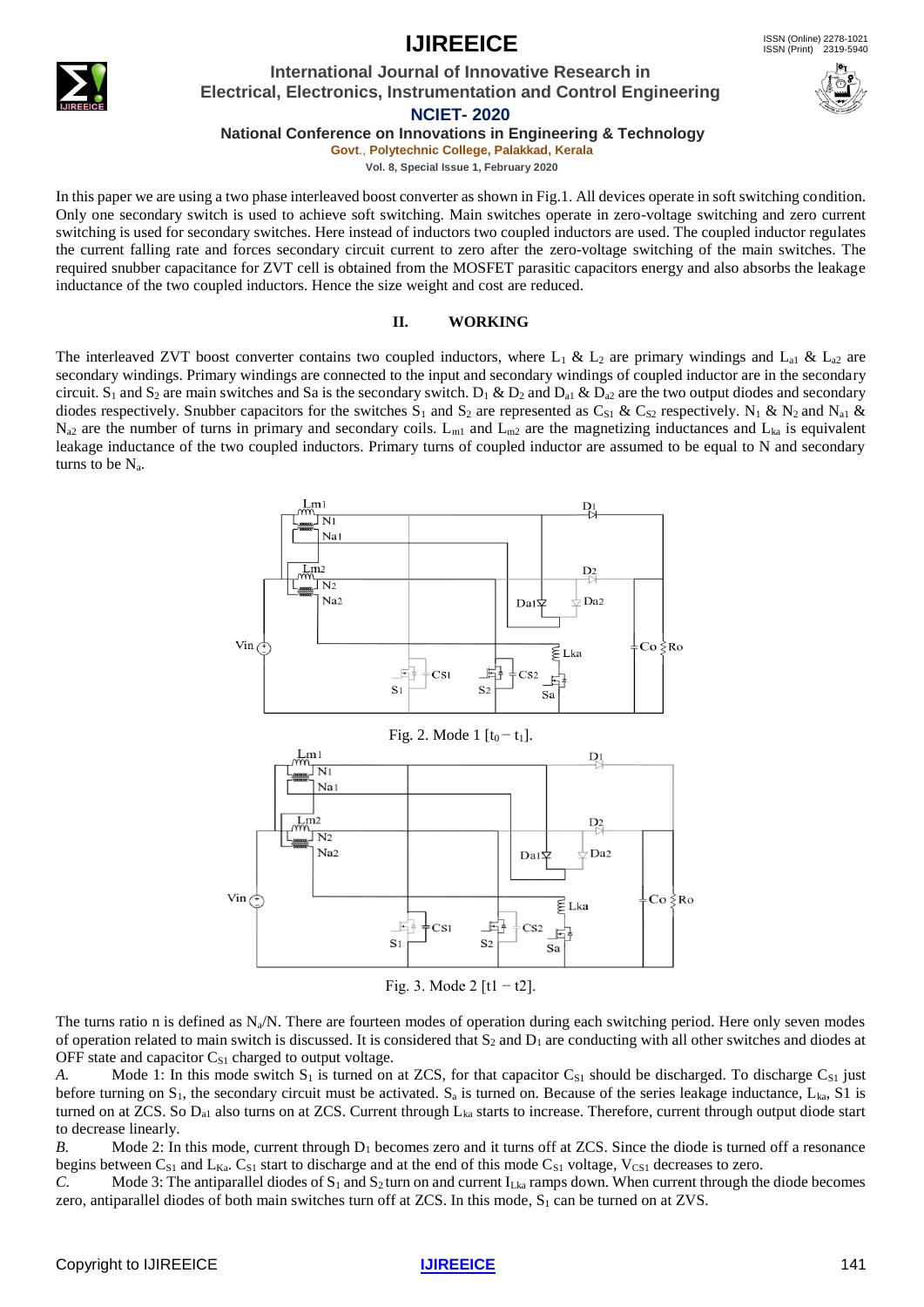

### *D.* Mode 4: The switch  $S_1$  is turned on. Current  $I_{Lka}$  continues to decrease linearly until it becomes zero and  $S_a$  turn off. So it can be turned off at ZCS.

*E.* Mode 5: In this mode, S<sub>1</sub> and S<sub>2</sub> switches are conducting and the secondary circuit is turned off. Input voltage source, V<sub>in</sub> linearly charges the inductor  $L_{m1}$  and  $L_{m2}$ . The load is supplied by the output capacitor  $C_{o}$ .







## **IJIREEICE ISSN** (Online) 2278-1021



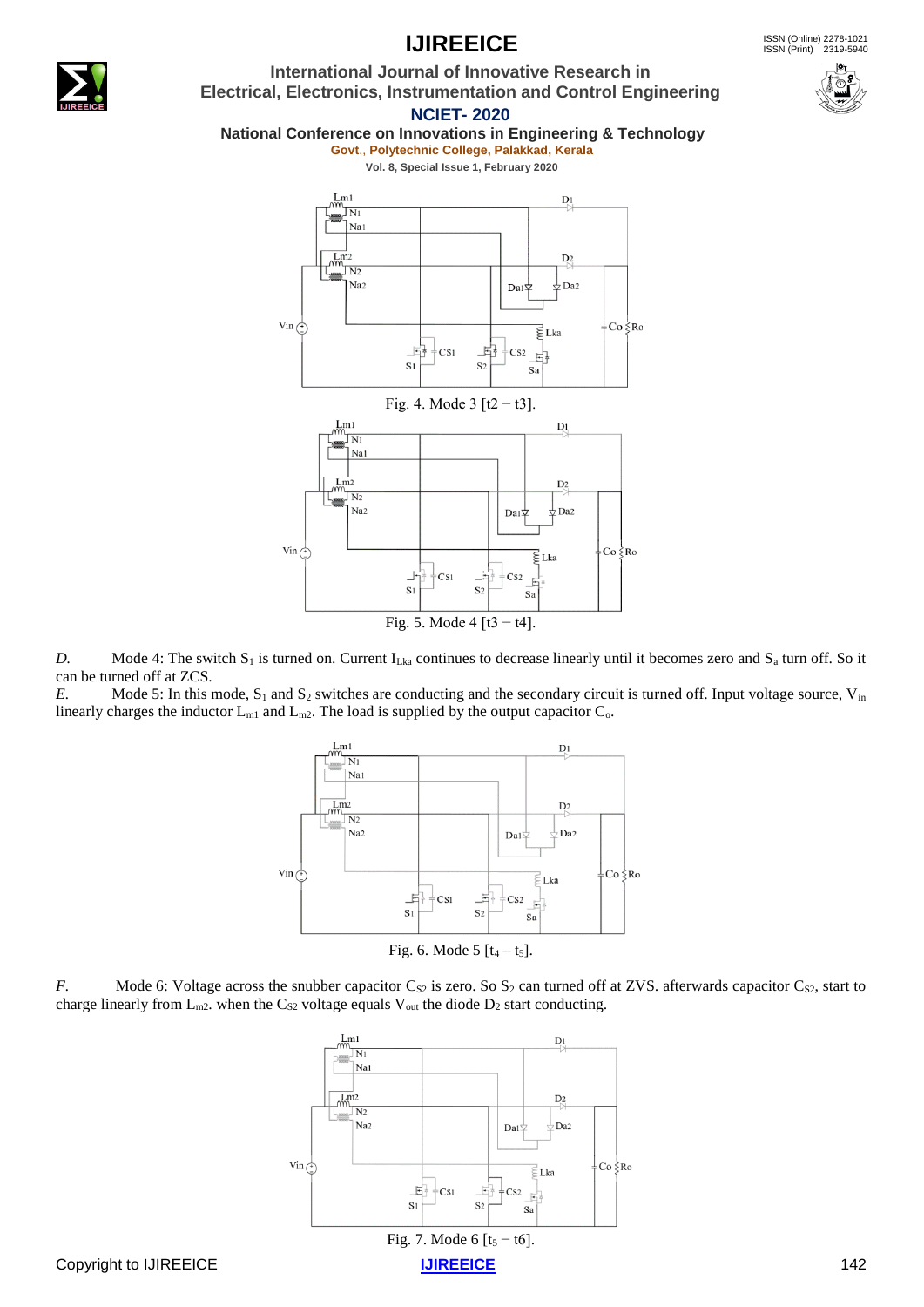

### **IJIREEICE ISSN** (Online) 2278-1021

**International Journal of Innovative Research in Electrical, Electronics, Instrumentation and Control Engineering**



**NCIET- 2020**

### **National Conference on Innovations in Engineering & Technology**

**Govt**., **Polytechnic College, Palakkad, Kerala**

**Vol. 8, Special Issue 1, February 2020**



Fig. 8. Mode 7  $[16 - 17]$ .

*G.* Mode 7: In this mode,  $L_{m2}$  transfers the stored energy to the output. and  $V_{in}$  charges  $L_{m1}$  linearly. After mode 7, again the secondary circuit is turned on to give the ZVS condition for  $S_2$ .

### **III. SIMULATION AND RESULTS**

| <b>TABLE I SPECIFICATIONS</b>                         |                      |
|-------------------------------------------------------|----------------------|
|                                                       | <b>Specification</b> |
| Input voltage $V_{in}$                                | 100 V                |
| Output voltage V <sub>out</sub>                       | 400 V                |
| Output Power P <sub>out</sub>                         | 200<br>W             |
| Output capacitor $C_0$                                | $2 \mu F$            |
| Magnetizing inductance $L_m$                          | $1.58$ mH            |
| Leakage inductance $L_{ka}$                           | $5 \mu H$            |
| Snubber capacitance C <sub>S1</sub> , C <sub>S2</sub> | 1 nF                 |
| Turn ratio n                                          | 0.3                  |

The Fig.9 shows the MATLAB/Simulink simulation diagram of the ZVT interleaved converter. Here the converter is designed for the 200W and 100KHz frequency. The converter, step-up the voltage from 90V to 400V.



Fig. 9. Simulation Diagram.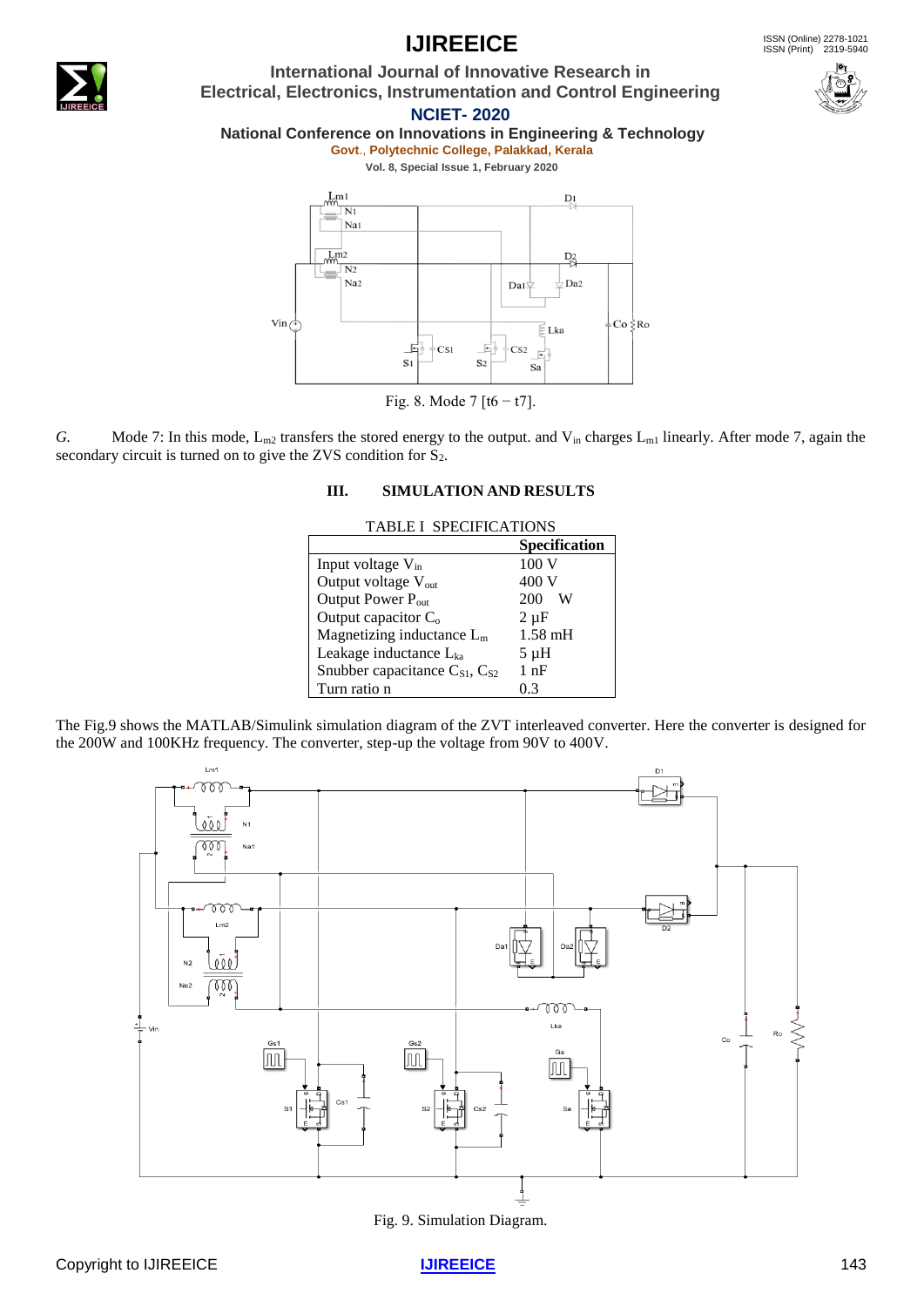

The Fig. 10 shows the output voltage and current waveform. By using the interleaved converter topology ripples in the output is reduced. Fig.11 clearly illustrates how the main switch turns on and off under ZVS condition. G<sub>S2</sub> and G<sub>S1</sub> are the gate pulse to the main switches  $S_1$  and  $S_2$ .



 $G_{sa}$  is the gate pulse to the secondary switch.  $G_{S1}$  &  $G_{S2}$  are turned on with 180-degree phase shift, with duty ratio greater than 50%.